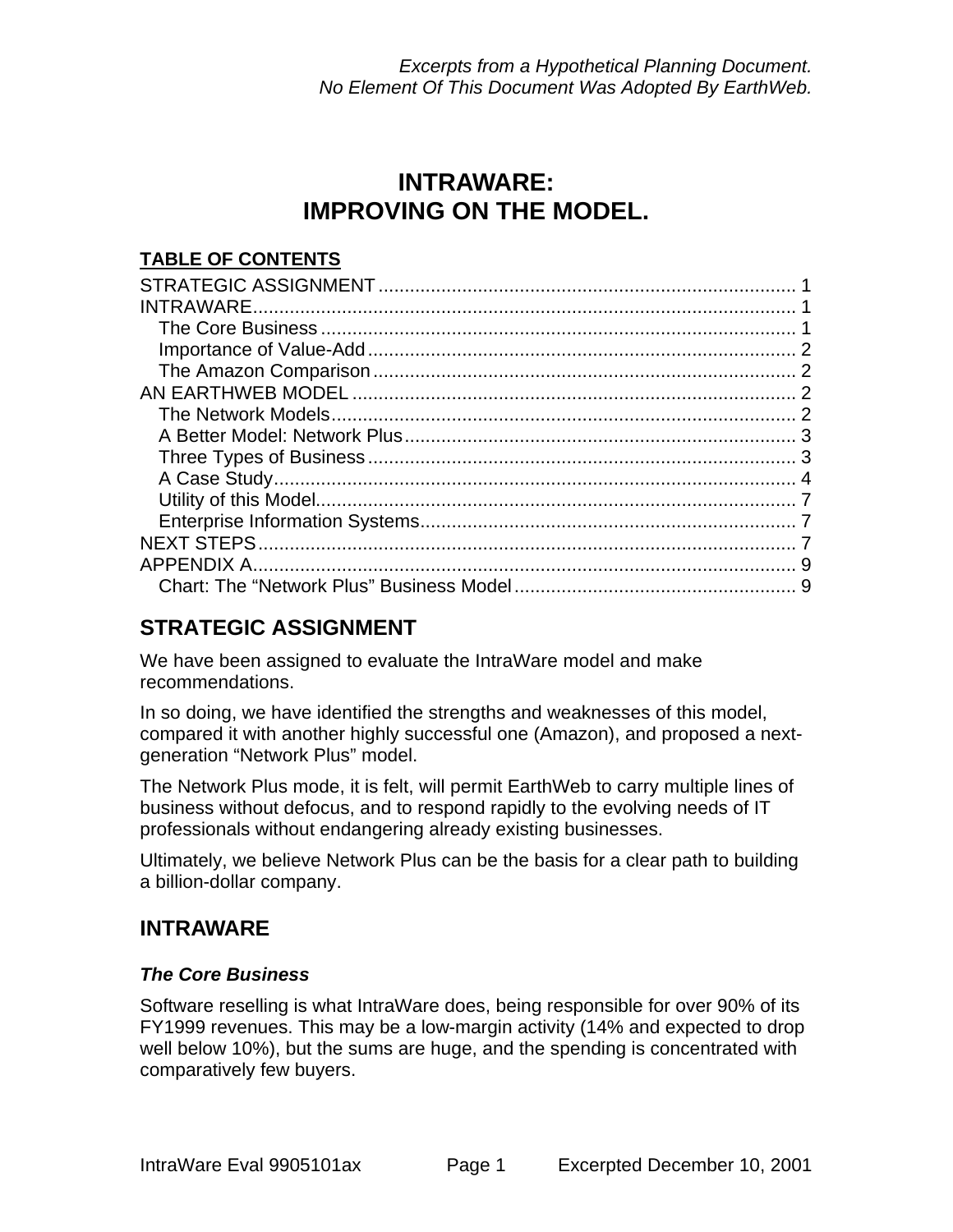### *Importance of Value-Add*

This gives IntraWare its opportunity to add high-margin services: to an IT buyer responsible for six- to seven- figure budgets, even a marginal source of help is worth one to four grand a year. That doesn't compare with the cost of consultants or research organizations.

### The Services

IntraWare counts two major value-add profit centers:

#### *SubscribNet*

This software license management and maintenance service is a natural upsell, much like extended warranties on consumer appliances. The margins are similarly high – in the 70-80% range.

#### *Knowledge Center*

This site is a source of knowledge about products and technologies. This knowledge is reference-style at the free end, while the paid knowledge focuses on answering specific questions – from user-specifiable product comparisons, to human expert interaction, to models, templates and other evaluation tools.

### *The Amazon Comparison*

The H&Q analyst report of 3/23/99 makes an explicit comparison between Amazon and IntraWare. It's an apt one.

While Amazon doesn't sell its content and community features, it relies on them for differentiation. Clearly, there is value in "guided discovery", which is what IntraWare is trying to provide too.

Less obviously, Amazon built a web-wide affiliate network that immunized it against quick counter-attack. It's nearly impossible to uproot a web of tens of thousands of referral links.

## **AN EARTHWEB MODEL**

### *The Network Models*

- 1. IntraWare leverages its core business of software resale into additional activities that themselves can assist the core business.
- 2. Amazon is mining its customer base for additional lines of business built along the same lines as the original.

Both these models are *network* models, much like the Internet in that the additional activities can stand or fall without destroying the main activity.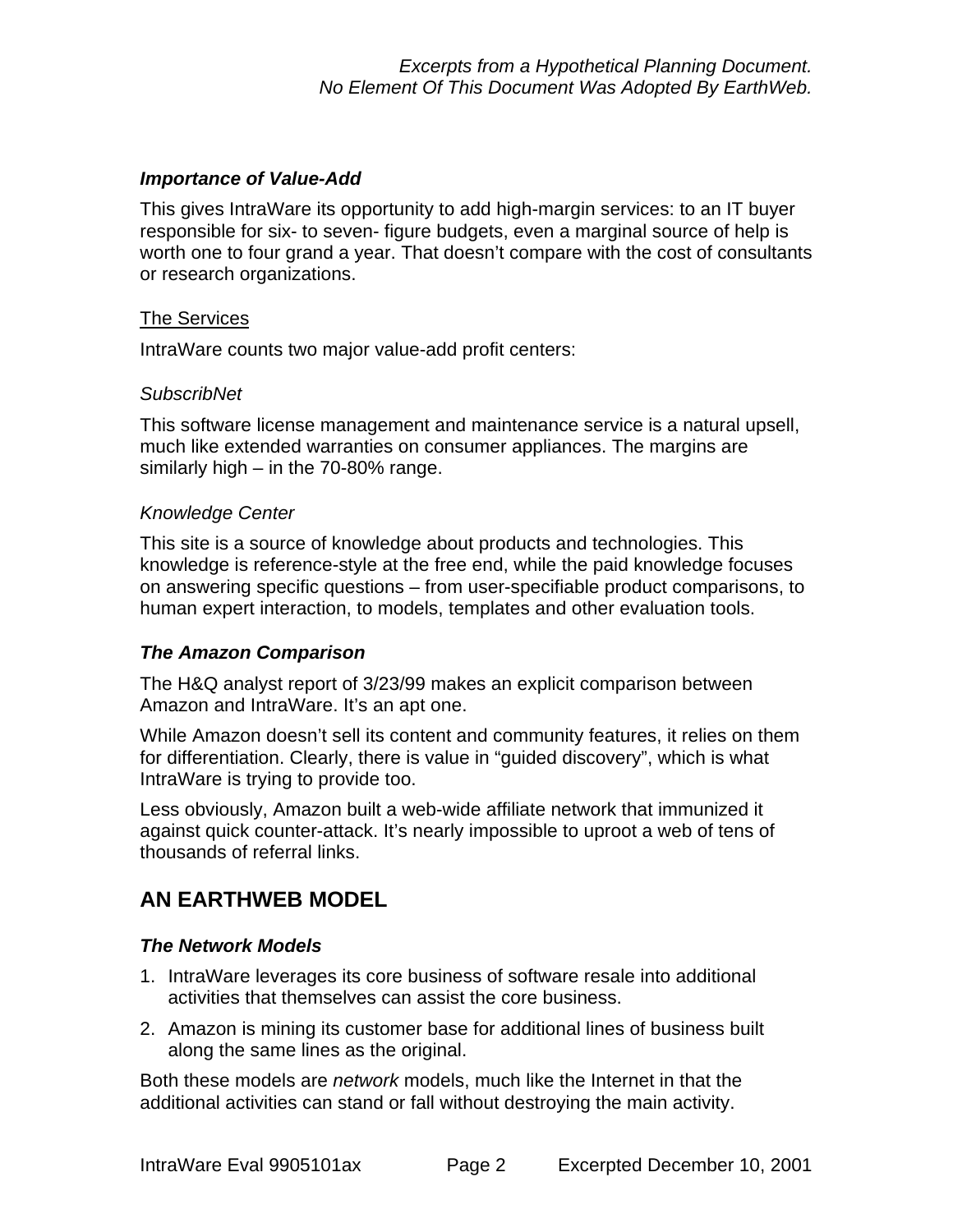These two examples can help us distill an even better model, that one might call *network plus*.

### *A Better Model: Network Plus*

The Network Plus model recognizes that it's possible to BOTH:

- 1. Sell up from a base line of business to marginal activities (which Amazon doesn't do much of<sup>1</sup>, but is IntraWare's main thrust).
- 2. Cross-sell to other main lines of business (which Amazon is working hard at, and IntraWare doesn't do at all).

Done right, this will result in a powerful network effect, while promoting a marketstyle learning process, and maintaining the survivability of the whole.

Much of this architecture is in place already at EW. In fact, its strength is in its friendliness to our existing culture, and to where we are already going.

### *Three Types of Business*

Three different types of business interact with each other at EarthWeb. For convenience, I have labeled these Alpha, Beta and Gamma. (Please see diagram at Appendix A.)

This lettering, while arbitrary, reflects the fact that everything starts with focused customer segment relationships – Alpha.

### The Alpha Business

An Alpha business is one that owns a specific, generally narrow audience. Often burdened with legacy business practices, this business nonetheless is special because it services its audience with products or services that it understands.

Examples of Alpha businesses are SupportSource<sup>2</sup>, PERL Journal, and, from EarthWeb's own origins, the legendary Java sites beginning with Gamelan.

Alpha businesses can be bought or built, but they are added through a learning process that accepts there will be failures. The failures, however, won't bring down the whole.

### The Beta Business

A Beta business is horizontal; it serves wider audiences. It can be said that a good Beta business is universal to IT Professionals.

<sup>1</sup>  $1$  Amazon's rare books service is a conspicuous exception to this rule.

 $2$  Editor: Support Source was a leading content subscription service for tech support professionals, which came with EarthWeb's acquisition of Micro House International in1999.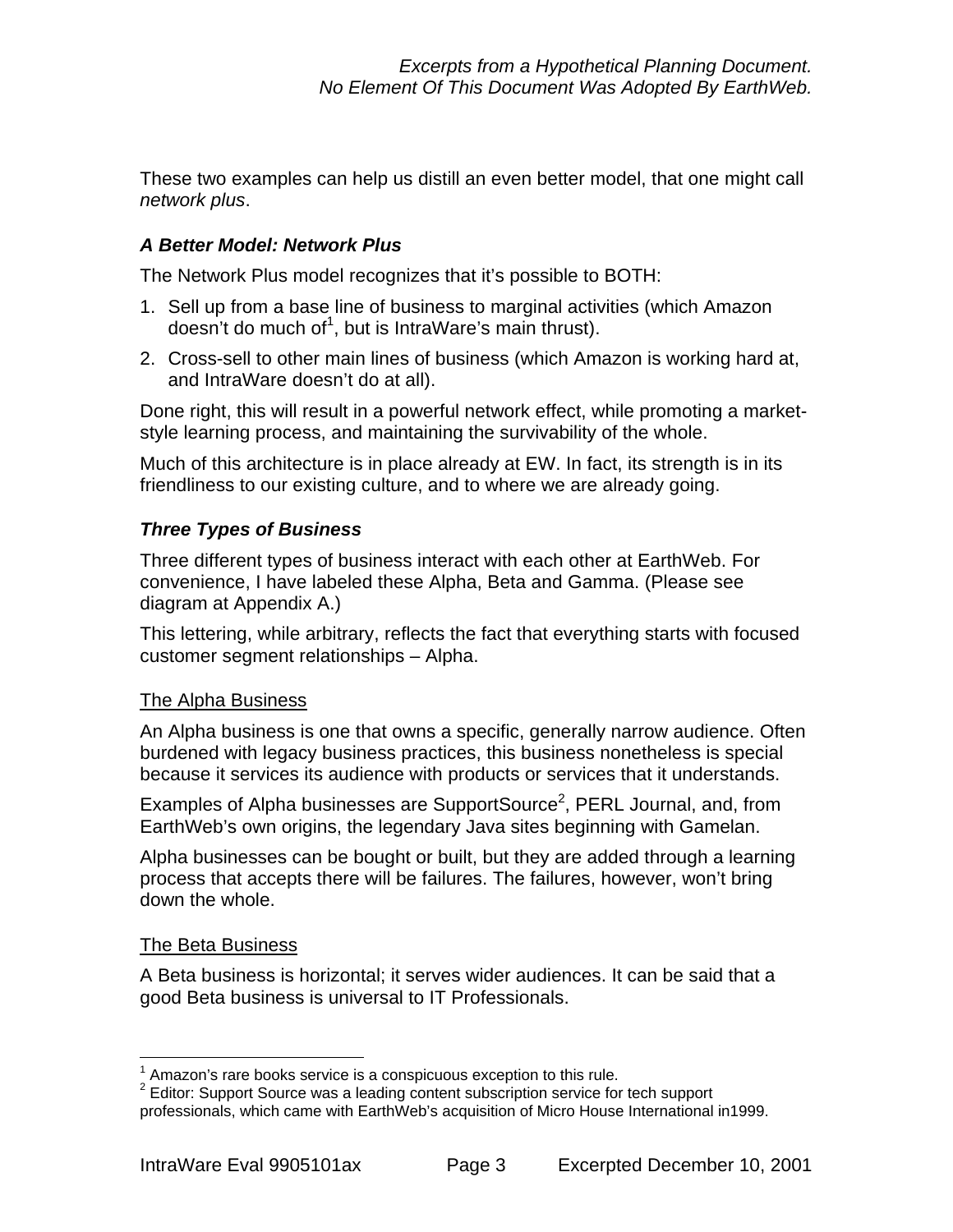Examples of Beta businesses are DICE<sup>3</sup> (jobs), ITK<sup>4</sup> (IT books), and our conference, training and auction initiatives.

Beta businesses can start light, often as brokered offers, and compete with other betas for the business of the core customers. They too are learning experiences, and the loss of a Beta is not critical.

### Alpha/Betas

There can be businesses that have core audiences (Alpha), but are so powerful that they can be leveraged across many other audiences (Beta). These businesses are home runs for the company, and are prime candidates for Gamma status.

Our DICE business is an example of an Alpha/Beta crossover success. Another is EW's own early Java sites, which ultimately built our developer community site business.

### The Gamma Business

At some point, a Beta business becomes so successful that a carefully weighed decision is made to invest in it long term to build a major business, perhaps a Strategic Business Unit (SBU).

Gammas have proven themselves within the company. They are capable of being category killers. Being proven, they aren't allowed to fail: they're not experiments anymore.

### *A Case Study*

To explain how these businesses interact with each other, let's walk through a fresh imaginary acquisition:

### Acquire an Alpha

Let's imagine that we want to go into the software reselling business to compete with IntraWare. We look around and find Sunbelt Software (http://www.ntsoftdist.com), "The world's first and largest distributor of Windows NT System Management Utilities". A viable business, with a 250K list of NT system administrators; and very focused<sup>5</sup>.

<sup>1</sup>  $^3$  Editor: DICE, at <u>www.dice.com,</u> is a leading IT job service.

<sup>&</sup>lt;sup>4</sup> Editor: ITK, or IT Knowledge, was EarthWeb's collection of IT books, made available digitally and through subscription.

<sup>&</sup>lt;sup>5</sup> Editor: Under Stu Sjouwerman's able management, Sunbelt Software has since grown its loyal list to nearly a million IT professionals, and made the Inc. 500 in 2001. They would have been an outstanding acquisition for EarthWeb.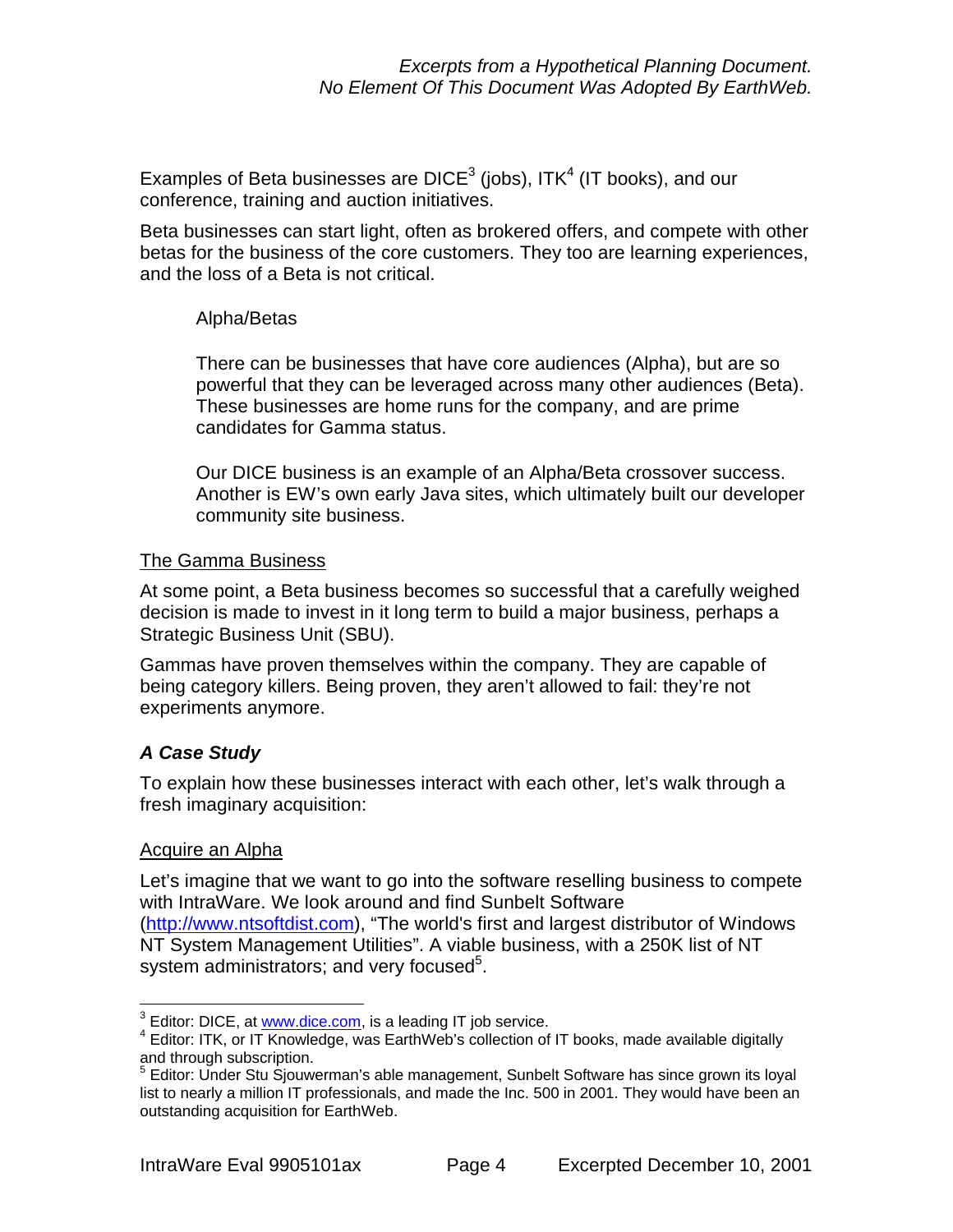This will be our Alpha. We like how it could anchor our software reselling play, so we acquire it.

#### EW Integration Process

The company is integrated with the standard actions always taken to integrate any new company. There are three major parts.

1. Integration Kit.

This standardizes the company's own processes as an EW company.

- $\checkmark$  The company's products and services are standardized and fully brought online, with support for legacy users.
- $\checkmark$  The website is upgraded to become a major hub for its audience.
- $\checkmark$  Tools are implemented to enable rules-based interactive marketing.
- $\checkmark$  Major new marketing campaigns are rolled out to turbocharge the company's ownership of its audience.

The business is standardized as to administration, HR, facilities, etc.

2. Tailored Products from Betas.

Meanwhile, the manager of each Beta business has been tasked to create specific products for the new Alpha.

This is an array of free and paid services that specifically target the audience the Alpha controls using mass and personalized marketing campaigns.

Let's say a Sunbelt customer looks up "system tuneup". The standard Sunbelt page for a utility called Autopilot comes up, but in addition, the customer is offered a free editorial, and invited to subscribe to a system tuneup journal, or to virtually attend an NT performance conference, or…

Bringing these products to bear from the Betas is actually part of the integration. It broadens the products the audience is exposed to, and multiplies the revenue per customer.

3. Mining the Alpha's Shareable Assets.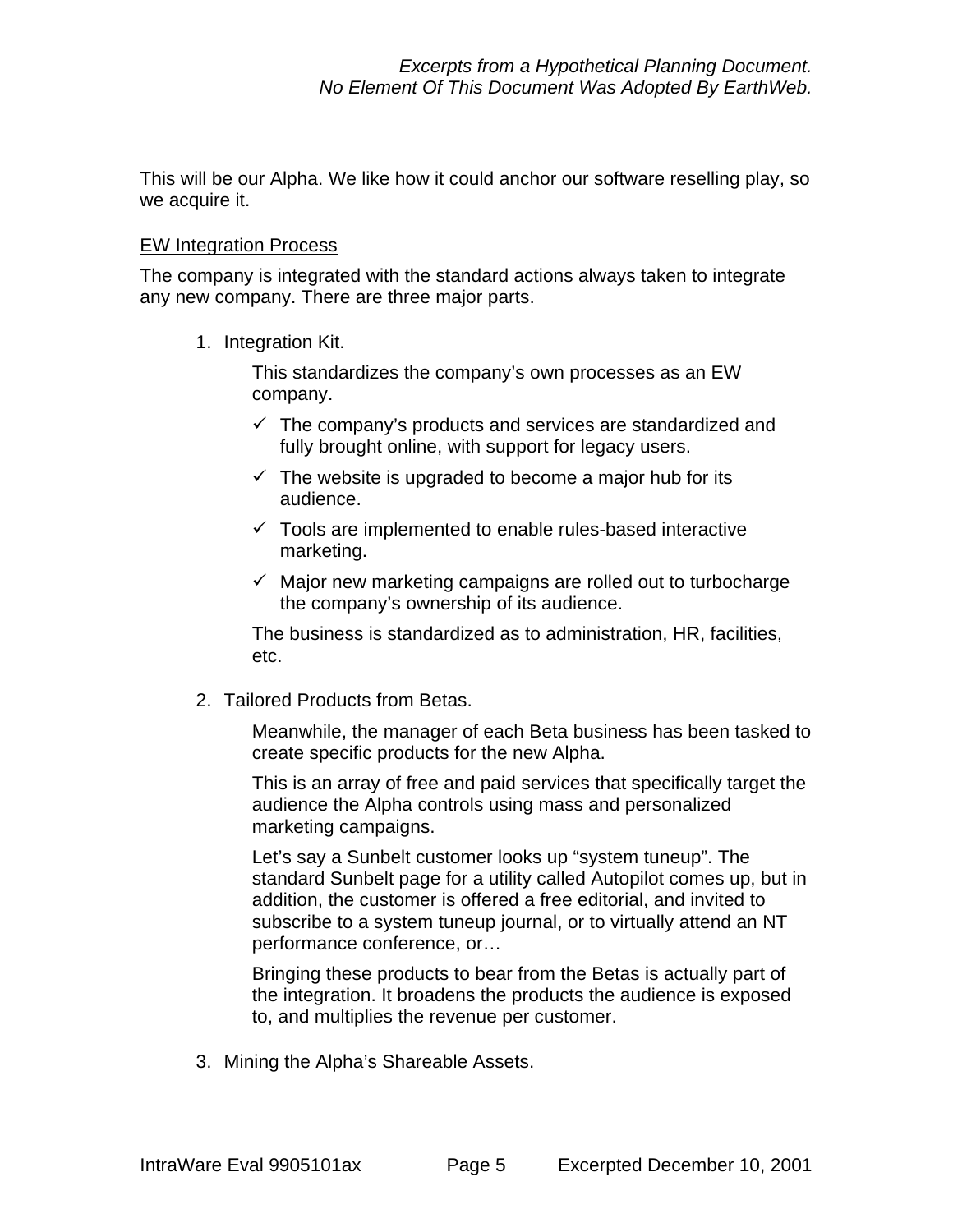Many Alphas might have technology, products or services which can be used by one or more Betas.

For example, Micro House's Education unit already has a strong foothold in the IT Learning industry and could contribute to an IT Learning business.

As another example, SupportSource content contracts might include some book deals that could benefit the ITK book library.

So this is the third major part of the integration – mining the new Alpha's shareable assets.

### Seed Users for the Betas

Step 2 of integration results in a flow of users to each Beta.

In our case, marketing to Sunbelt's 250K System Administrators has generated seed customers for ITK, DICE, Conferences, Journals, Learning, etc.

These customers now get offered the standard services lineups of these units. For example, the System Administrators who signed up for a short course on NT Security now get offered a full array of courses to get certified as MCSEs, etc.

It's also possible that the old Sunbelt could actually become a Beta and resell software to the full array of existing and future Alphas.

#### The Gamma Phase

Now expanded into a successful Beta, the old Sunbelt has an opportunity to become a Gamma, that is a major business of EarthWeb.

While it isn't a requirement, let's assume a Gamma would be a Strategic Business Unit (SBU). One benefit of this model is that you can pick and choose who becomes a Business Unit, which solves the "all or nothing" issue of SBUs.

### Survivability of System

When we acquired it as an Alpha, we thought Sunbelt would make it. But there is provision in the system for failure. Let's say that we realize it had no legs, and that we had to also acquire Beverly Hills Software (http://www.bhs.com) to round out the business. This ultimately made sure the Alpha was solid.

Similarly, a Beta might not work out as a business we want to be in. It isn't the end of the world if this unit goes down or has to be repackaged.

It gets serious when it comes to Gammas. A failure of a Gamma would be vicious, much like losing one of the gigabit links on the Internet. Survivable, but nasty.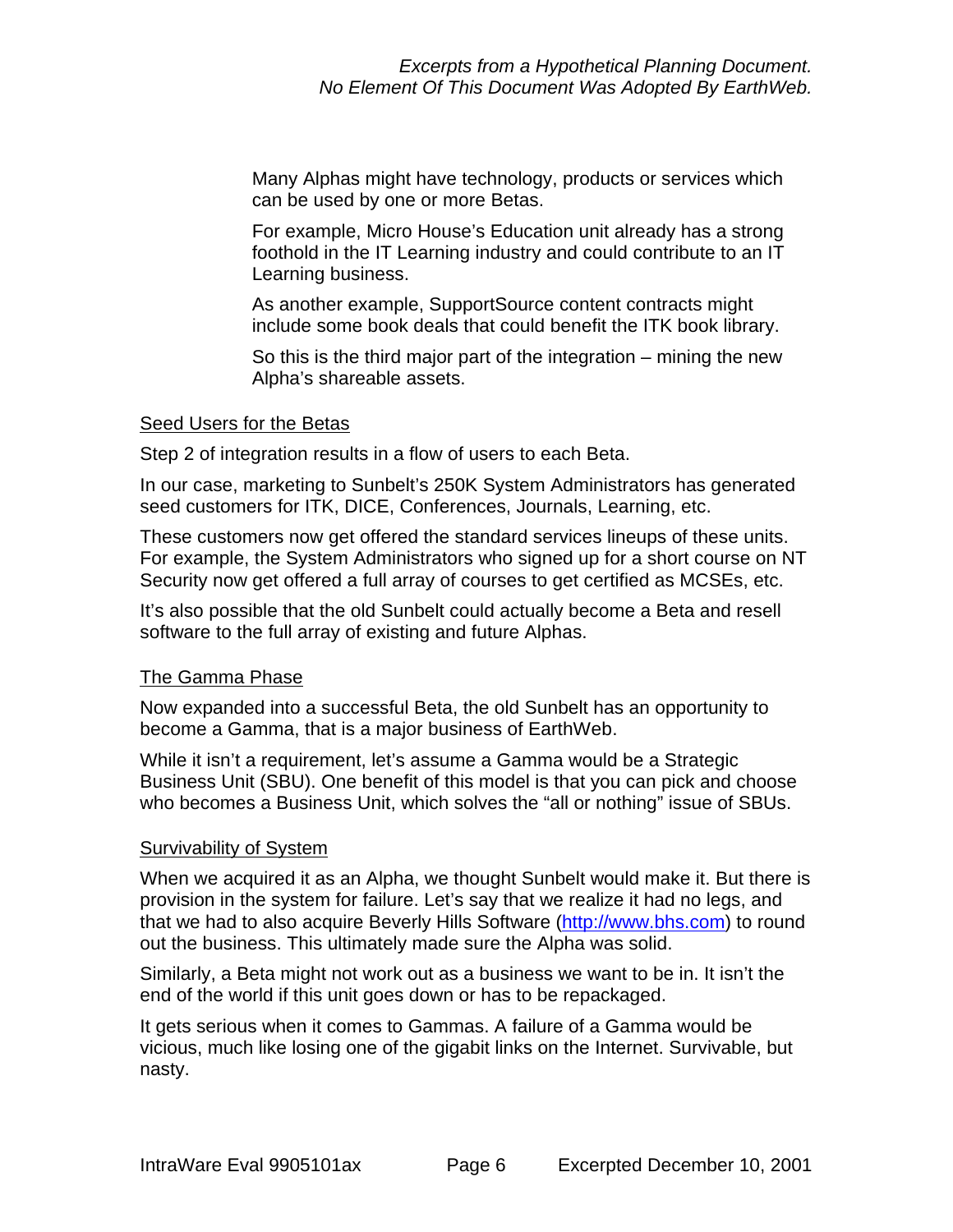### *Utility of this Model*

This model is useful for the following reasons:

1) Segmentation of Business Types. This model differentiates clearly between vertical and horizontal businesses.

This makes the working relationship of an ITK to a SupportSource clear: ITK is horizontal; SS is vertical.

2) Simplification of Product Hierarchies.

This model creates clear product hierarchies:

- a) The core businesses of the Alphas, which get normalized as part of the integration.
- b) The free/paid seed offers by the Betas to create new customers from the Alphas.
- c) The full array of products offered by the Betas, either as Betas or as fullfledged Gammas.
- 3) Pricing Enabled.

With this model, it's possible to implement functional pricing for the different product hierarchies.

4) Customer Focus Retained.

With this system, highly focused audience-specific units are compatible with horizontal, universal businesses. Both coexist; customer centricity is retained, and the horizontals can expand by mining the verticals.

### *Enterprise Information Systems*

All these units must be given the benefit of the same standardized information systems, from communications to marketing to finance.

This is especially true in marketing, because the same IT professional is likely to pop up repeatedly on different Alphas, and the efforts to reach that professional must be coordinated. That means a centralized customer marketing database that is updated by all activities company-wide, and a sophisticated rules-based marketing engine that allows smooth implementation of interactive marketing campaigns.

## **NEXT STEPS**

This model is submitted for debate. Should it be adopted in some form, it will have implications that must be worked out, especially for organizational structure.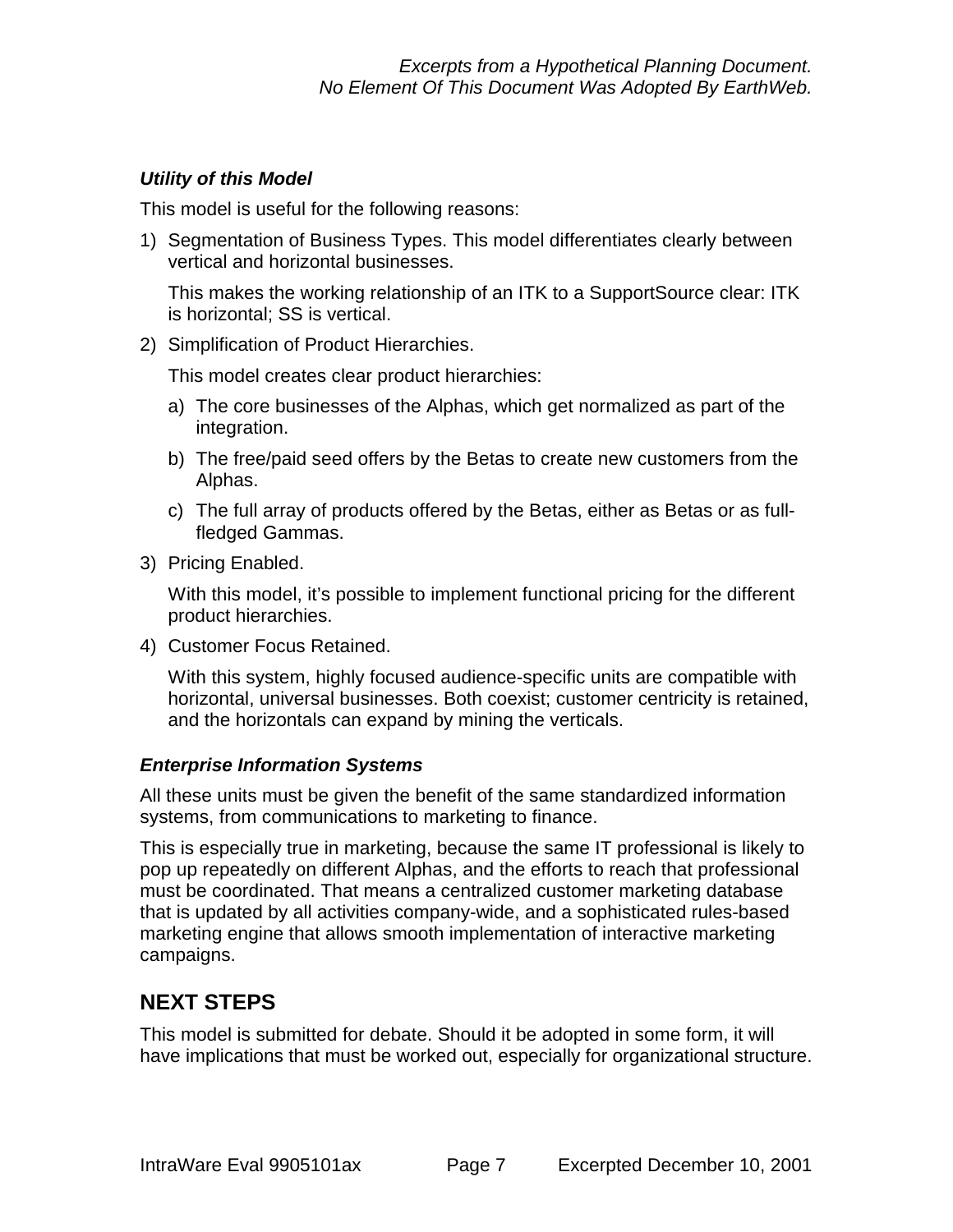However, if it can be implemented, this model will permit EarthWeb to carry multiple lines of business without defocus, and to respond rapidly to the evolving needs of IT professionals without endangering already existing businesses.

As such, it is suggested this is a model which can work over the long term to make this a billion-dollar, highly profitable company. That it will communicate well to press and analysts can't hurt, either.

Marketing Evaluation Team 5/10/99 Edited December 10, 2001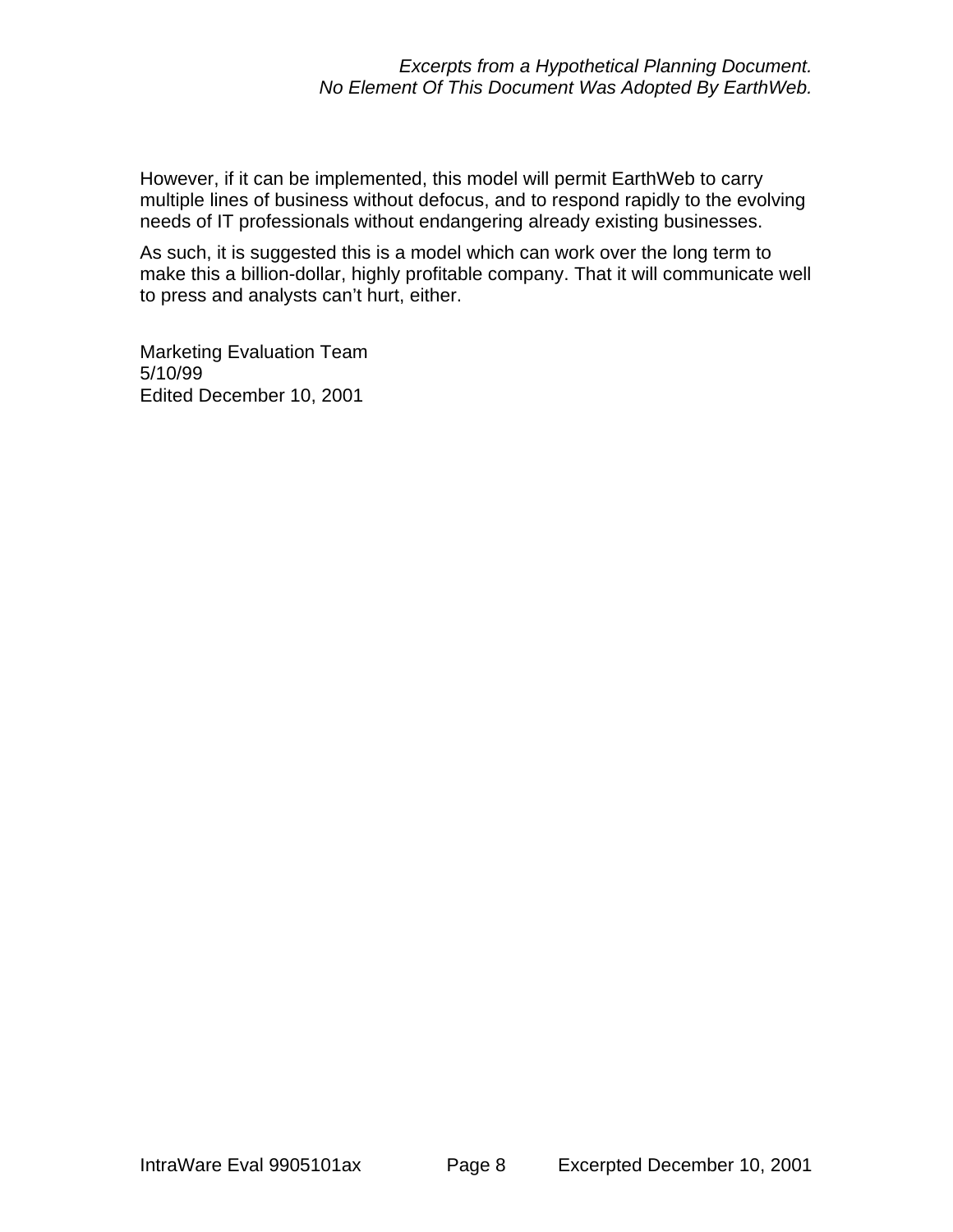*Excerpts from a Hypothetical Planning Document. No Element Of This Document Was Adopted By EarthWeb.*

## **APPENDIX A**

*Chart: The "Network Plus" Business Model*